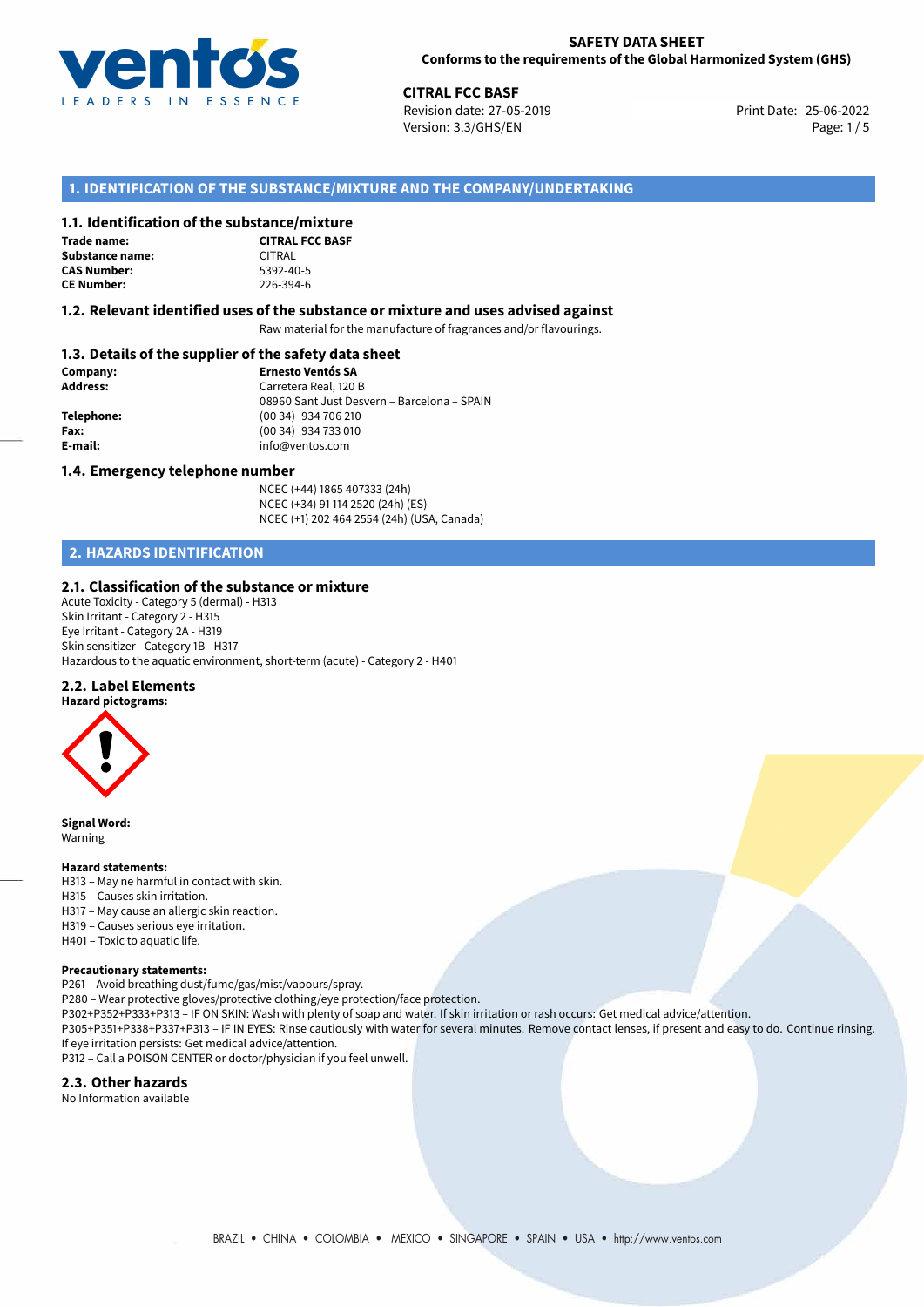

25-06-2022 **CITRAL FCC BASF** Revision date: 27-05-2019 Print Date: Version: 3.3/GHS/EN Page: 2 / 5

## **3. COMPOSITION/INFORMATION ON INGREDIENTS**

## **3.1. Substances**

| Chemical name: | <b>CITRAL</b> |
|----------------|---------------|
| CAS number:    | 5392-40-5     |
| EC number:     | 226-394-6     |

#### **Hazardous constituents:**

| Acute Toxicity - Category 5 (dermal) - H313<br>Skin Irritant - Category 2 - H315<br>5392-40-5<br>Eye Irritant - Category 2A - H319<br><b>CITRAL</b><br>$\geq$ 50<br>226-394-6<br>Skin sensitizer - Category 1B - H317<br>Hazardous to the aquatic environment, short-term (acute) - Category 2 - H401 | <b>Chemical Name</b> | % (w/w) | CAS No<br><b>EC No</b> | <b>Classification according to GHS</b> |
|-------------------------------------------------------------------------------------------------------------------------------------------------------------------------------------------------------------------------------------------------------------------------------------------------------|----------------------|---------|------------------------|----------------------------------------|
|                                                                                                                                                                                                                                                                                                       |                      |         |                        |                                        |

[See the full text of the hazard statements in section 16.](#page-4-0)

## **3.2. Mixtures**

Not applicable.

## **4. FIRST-AID MEASURES**

## **4.1. Description of necessary first aid measures**

| Ingestion:    | Rinse mouth with water.<br>Obtain medical advice.<br>Keep at rest. Do not induce vomiting.                                                           |
|---------------|------------------------------------------------------------------------------------------------------------------------------------------------------|
| Eye contact:  | In case of contact with eyes, rinse immediately with plenty of water for at least 15 minutes and seek medical advice.                                |
| Inhalation:   | Remove person to fresh air and keep at rest.<br>Seek immediate medical advice.                                                                       |
| Skin contact: | Take off immediately all contaminated clothing.<br>Thoroughly wash affected skin with soap and water.<br>Seek medical attention if symptoms persist. |

## **4.2. Most important symptoms and effects, both acute and delayed**

No information available.

#### **4.3. Indication of any immediate medical attention and special treatment needed** No information available.

**5. FIRE-FIGHTING MEASURES**

## **5.1. Extinguishing Media**

Water spray, carbon dioxide, dry chemical powder or appropriate foam. For safety reasons do not use full water jet.

## **5.2. Special hazards arising from the substance or mixture**

Known or Anticipated Hazardous Products of Combustion: Emits toxic fumes under fire conditions.

#### **5.3. Advice for firefighters**

High temperatures can lead to high pressures inside closed containers. Avoid inhalation of vapors that are created. Use appropriate respiratory protection. Do not allow spillage of fire to be poured into drains or watercourses. Wear self-contained breathing apparatus and protective clothing.

## **6. ACCIDENTAL RELEASE MEASURES**

#### **6.1. Personal precautions, protective equipment and emergency procedures**

Evacuate surronding areas. Ensure adequate ventilation. Keep unnecessary and unprotected personnel from entering. Do not breathe vapor/spray. Avoid contact with skin and eyes. Information regarding personal protective measures: see section 8.

#### **6.2. Environmental precautions**

To avoid possible contamination of the environment, do not discharge into any drains, surface waters or groundwaters.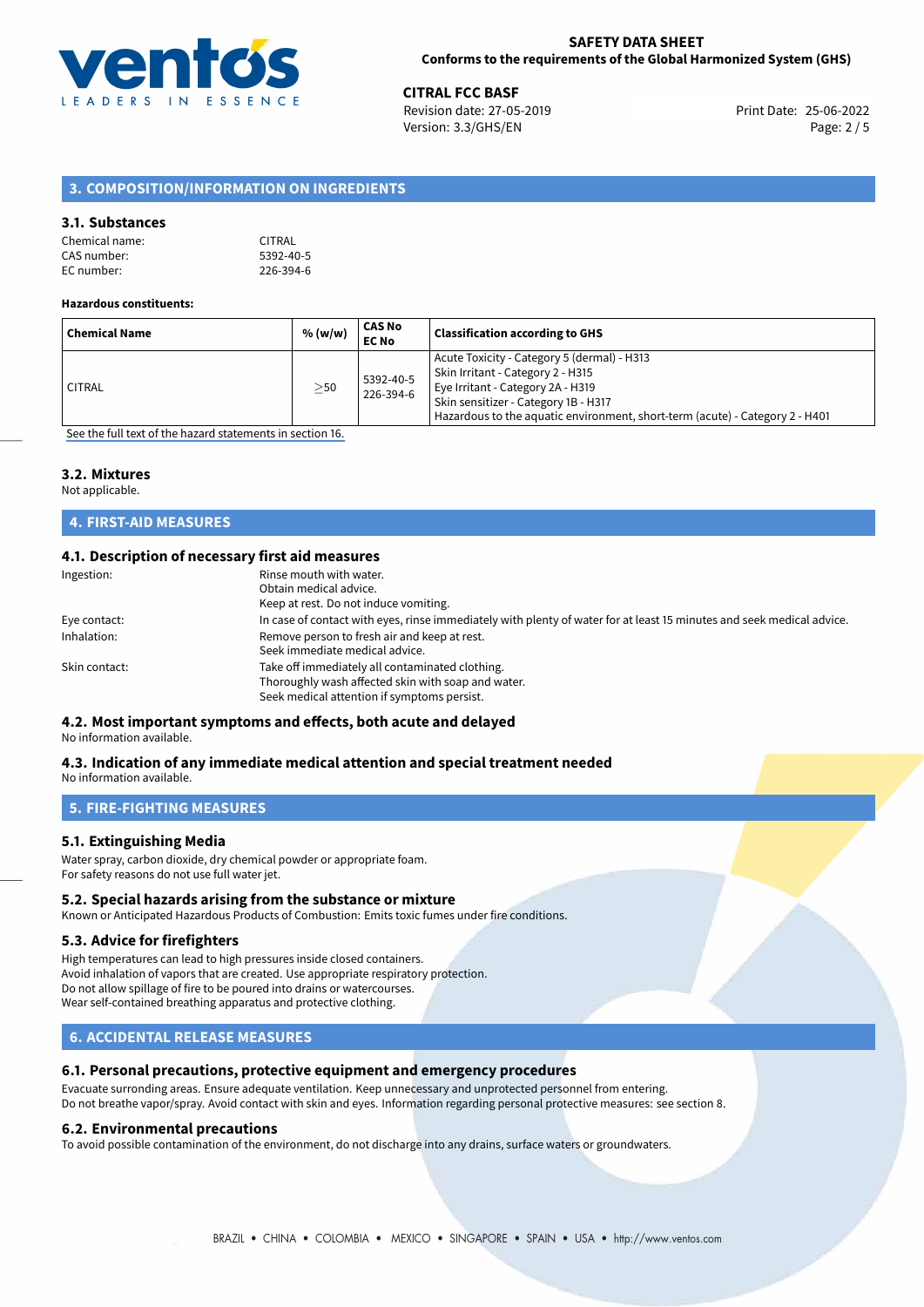

## **SAFETY DATA SHEET Conforms to the requirements of the Global Harmonized System (GHS)**

25-06-2022 **CITRAL FCC BASF** Revision date: 27-05-2019 Print Date: Version: 3.3/GHS/EN Page: 3 / 5

## **6.3. Methods and materials for containment and cleaning up**

Cover with an inert, inorganic, non-combustible absorbent material (e.g. dry-lime, sand, soda ash). Place in covered containers using non-sparking tools and transport outdoors. Avoid open flames or sources of ignition (e.g. pilot lights on gas hot water heater). Ventilate area and wash spill site after material pickup is complete.

#### **6.4. Reference to other sections**

Information regarding exposure controls, personal protection and disposal considerations can be found in sections 8 and 13.

## **7. HANDLING AND STORAGE**

## **7.1. Precautions for safe handling**

Do not store or handle this material near food or drinking water. Do not smoke. Avoid contact with the eyes, skin and clothing. Wear protective clothing and use glasses. Observe the rules of safety and hygiene at work. Keep in the original container or an alternative made from a compatible material.

## **7.2. Conditions for safe storage, including any incompatibilities**

Store in tightly closed and preferably full containers in a cool, dry and ventilated area, protected from light. Keep away from sources of ignition (e.g. hot surfaces, sparks, flame and static discharges). Keep away from incompatible materials (see section 10).

## **7.3. Specific end use(s)**

No information available.

## **8. EXPOSURE CONTROLS AND PERSONAL PROTECTION**

## **8.1. Control parameters**

Components with occupational exposure limits:

| <b>Chemical Name</b> | <b>CAS No</b> | Norm.                    | 8 hr.         |     |                   | 15 min.      |     |                   |
|----------------------|---------------|--------------------------|---------------|-----|-------------------|--------------|-----|-------------------|
|                      |               |                          |               | ppm | mg/m <sup>3</sup> |              | ppm | mg/m <sup>3</sup> |
| <b>CITRAL</b>        | 5392-40-5     | ES (España) <sup>1</sup> | <b>VLA-ED</b> |     |                   | VLA-EC       |     |                   |
|                      |               | PL (Polska)              | <b>NDS</b>    |     | $\sim$            | <b>NDSCh</b> |     | 54                |

<sup>1</sup> Possibility of significant uptake though the skin.

## **8.2. Exposure controls**

Measures should be taken to prevent materials from being splashed into the body.

Provide adequate ventilation, according to the conditions of use. Use a mechanical exhaust if required.

## **8.3. Individual protection measures, such as personal protective equipment**

acceptable levels.

| Chemical safety goggles are recommended. Wash contaminated goggles before reuse.                                      |
|-----------------------------------------------------------------------------------------------------------------------|
| Chemical-resistant gloves are recommended. Wash contaminated gloves before reuse.                                     |
| Personal protective equipment for the body should be selected based on the task being performed and the risks         |
| involved.                                                                                                             |
| In case of insufficient ventilation, use suitable respiratory equipment.                                              |
| Emissions from ventilation or process equipment should be checked to ensure they comply with environmental            |
| protection legislation.                                                                                               |
| In some cases, filters or engineering modifications to the process equipment will be necessary to reduce emissions to |
|                                                                                                                       |

## **9. PHYSICAL AND CHEMICAL PROPERTIES**

## **9.1. Information on basic physical and chemical properties**

| Appearance:                   | Liguid                 |
|-------------------------------|------------------------|
| Colour:                       | Conforms to standard   |
| Odour:                        | Conforms to standard   |
| Odour theshold:               | Not determined         |
| pH:                           | Not determined         |
| Melting point/freezing point: | $< -20$ <sup>o</sup> C |
| Boling point/boiling range:   | 230°C (1013 hPa)       |
| Flash point:                  | 98 °C                  |
| Evaporation rate:             | Not determined         |
| Flammability:                 | Not determined         |
|                               |                        |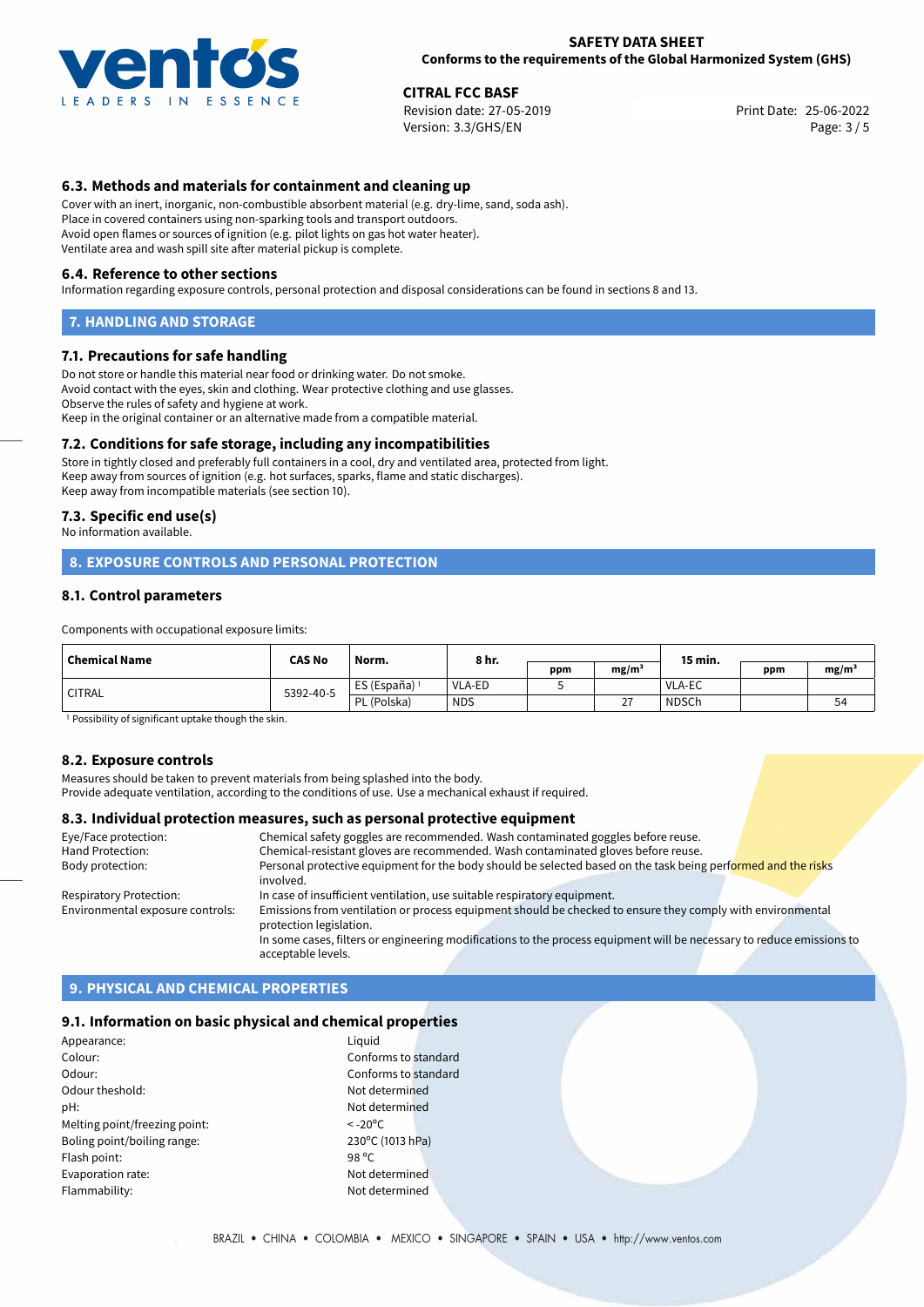

## **SAFETY DATA SHEET Conforms to the requirements of the Global Harmonized System (GHS)**

25-06-2022 **CITRAL FCC BASF** Revision date: 27-05-2019 Print Date: Version: 3.3/GHS/EN Page: 4/5

Lower flammability/Explosive limit: Not determined Upper flammability/Explosive limit: Not determined Vapour pressure:  $\leq 1$  mbar (50°C) Vapour Density:<br>
Density:<br>  $0,883-0,893$  g/ Density: 0,883−0,893 g/mL (20°C)<br>Relative density: 0.883−0.893 (20°C) Relative density: 0,883−0,893 (20°C)<br>Water solubility: 0,883−0,893 (20°C) Partition coefficient n-octanol/water: Not determined Auto-ignition temperature: Not determined Decomposition temperature: Not determined Viscosity, dynamic: Not determined Viscosity, kinematic: Not determined Explosive properties: Not determined Oxidising properties: Not determined

SOLUBILITY IN WATER: 0,42 g/L (25°C) Solubility in other solvents: SOLUBLE IN ETHANOL. SOLUBLE 1:7 V/V IN ETHANOL 70%.

## **10. STABILITY AND REACTIVITY**

## **10.1. Reactivity**

No hazardous reactions if stored and handled as prescribed/indicated.

## **10.2. Chemical stability**

The product is stable if stored and handled as prescribed/indicated.

## **10.3. Possibility of hazardous reactions**

No hazardous reactions if stored and handled as prescribed/indicated.

## **10.4. Conditions to Avoid**

Conditions to Avoid: Excessive heat, flame or other ignition sources.

#### **10.5. Incompatible materials**

Avoid contact with strong acids and bases and oxidizing agents.

#### **10.6. Hazardous decomposition products**

During combustion may form carbon monoxide and unidentified organic compounds.

# **11. TOXICOLOGICAL INFORMATION**

| <b>Acute toxicity</b>             | May ne harmful in contact with skin.                                      |
|-----------------------------------|---------------------------------------------------------------------------|
|                                   | Experimental/calculated data:                                             |
|                                   | LD50(acute/oral): 6800 mg/kg. (Rat).                                      |
|                                   | LD50 (acute/dermal) : >2000 mg/kg. (Rat).                                 |
| <b>Skin corrosion/irritation</b>  | Causes skin irritation.                                                   |
|                                   | Experimental/calculated data:                                             |
|                                   | Skin irritation : Irritant. (Rabbit).                                     |
| Serious eye damage/irritation     | Causes serious eye irritation.                                            |
|                                   | Experimental/calculated data:                                             |
|                                   | Eye irritation : Irritant. (Rabbit).                                      |
| Respiratory or skin sensitisation | May cause an allergic skin reaction.                                      |
|                                   | Experimental/calculated data:                                             |
|                                   | Skin sensitization : Sensitizing.                                         |
| <b>Germ cell mutagenicity</b>     | Based on the data available, the criteria for classification are not met. |
|                                   | Experimental/calculated data:                                             |
|                                   | Germ cell mutagenicity: Negative.                                         |
| Carcinogenicity                   | Based on the data available, the criteria for classification are not met. |
| <b>Reproductive toxicity</b>      | Based on the data available, the criteria for classification are not met. |
| <b>STOT-single exposure</b>       | Based on the data available, the criteria for classification are not met. |
| <b>STOT-repeated exposure</b>     | Based on the data available, the criteria for classification are not met. |
| <b>Aspiration hazard</b>          | Based on the data available, the criteria for classification are not met. |